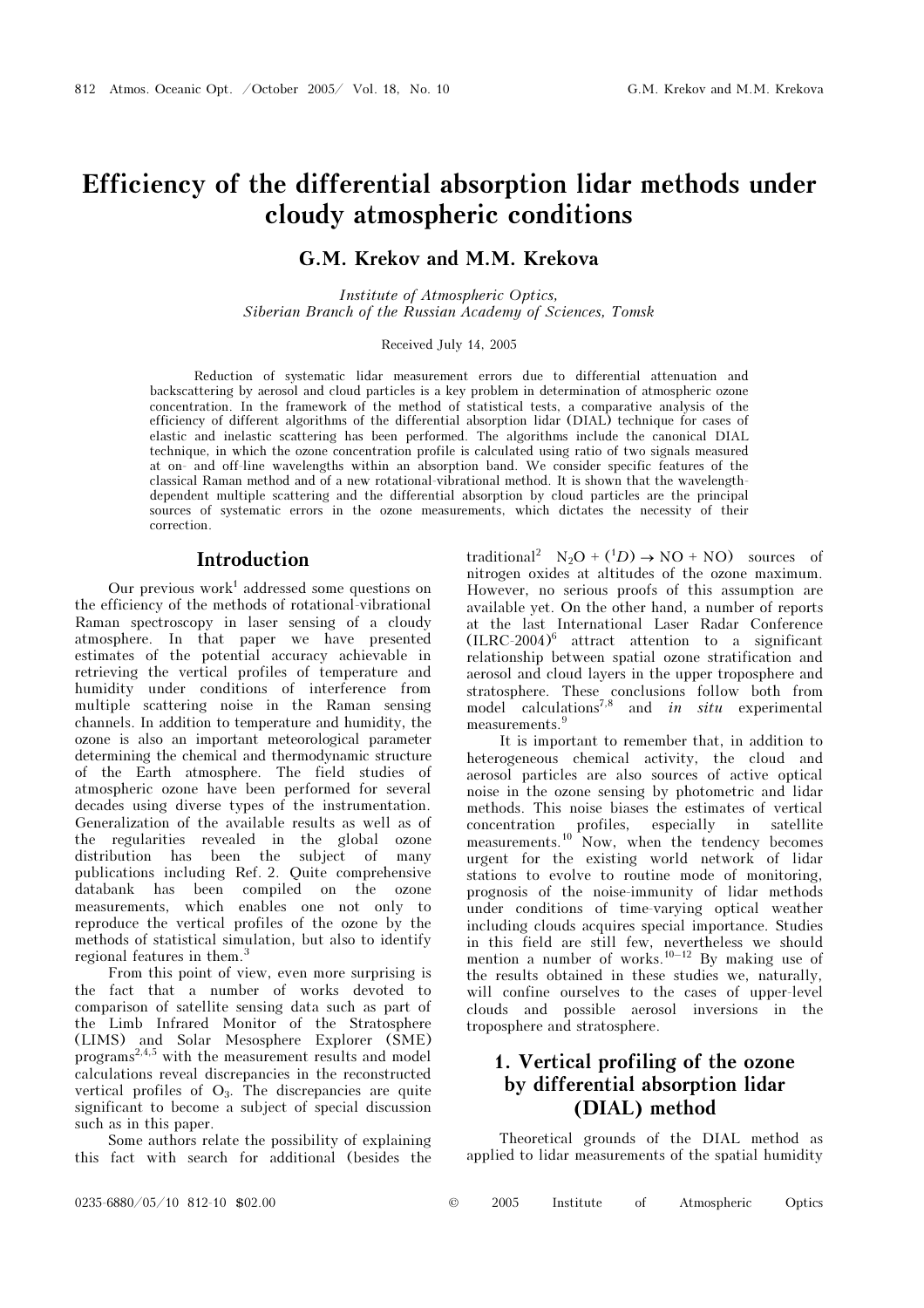distribution in the atmosphere were formulated and implemented in practice by Schotland<sup>13</sup> yet in 1964. The idea behind this method was the spatial differentiation of the ratio of lidar returns at two closely spaced wavelengths around one of the  $H_2O$ absorption lines. The idea was found to be applicable to sensing of any constituents of the molecular (and sometimes aerosol) atmosphere, possessing resolved absorption spectra, including ozone possessing pronounced spectral behavior in the Hartley– Huggins UV bands.<sup>14</sup> However, the technical difficulties in the design of efficient UV lidars have postponed obtaining first valuable results on  $O_3$  in the real atmosphere.<sup>15</sup> Presently, in the world network there are more than ten successively operating stationary lidar stations.<sup>3,16</sup> New methodical features in interpretation of lidar returns in the framework of DIAL method permanently appear.

Godin et al.<sup>17</sup> and Fiorani and Durieux<sup>18</sup> performed comparative analysis of noise-immunity of the methods used such as one developed for the forthcoming satellite sensing project.<sup>19</sup> They note that the canonical (elastic-DIAL) sensing scheme provides adequate results for limited altitude range  $\Delta h \approx 10-40$  km, covering the stratosphere and upper troposphere under conditions of clear unperturbed atmosphere, more often at night. Under overcast cloud conditions, the measurements are impossible, because the presence even sparse cloudiness or aerosol inversions leads to uncontrolled bias of the results.19,20 What is the main cause of the bias? The algorithm of DIAL implementation mathematically is very simple.

The lidar return from cloud and aerosol particles, as well as from air molecules, is described, in the single scattering approximation, by the wellknown lidar equation

$$
P(\lambda_i, h) = P_0(\lambda_i) \xi(h) \frac{\beta_\pi(\lambda_i, h)}{h^2} \exp\left[-\int_0^h \sigma(\lambda_i, h') \mathrm{d}h'\right], \quad (1)
$$

where  $\lambda_i$  is the set of working wavelengths  $(i = 0, 1, 2)$ ;  $P_0(\lambda_i)$  and  $P(\lambda_i)$  are, respectively, the pulse power of sounding radiation and the optical power of a lidar return;  $ξ(h)$  is the instrumental factor including the overlap function;  $\sigma(\lambda_i, h)$  is the total atmospheric extinction coefficient; and  $\beta_{\pi}(\lambda_i, h)$ is the volume backscattering coefficient. In the DIAL method, the extinction coefficient is usually represented as the sum

$$
\sigma(\lambda_i, h) = \sigma_{\text{ext}}(\lambda_i, h) + \sigma_{\text{O}_3}(\lambda_i, h), \tag{2}
$$

where  $\sigma_{\text{O}_3}(\lambda_i, h)$  is the absorption coefficient of the studied atmospheric gas, O<sub>3</sub> in this case;  $\sigma_{ext}(\lambda_i, h)$ is the extinction coefficient, which includes all other losses of laser radiation with the wavelength  $\lambda_i$ due to scattering, absorption, and reemission. In its turn,

$$
\sigma_{\text{O}_3}(\lambda_i, h) = N_{\text{O}_3}(h)K(\lambda_i),\tag{3}
$$

where  $N_{\text{O}_3}(h)$  is the altitude profile of the gas concentration sought; and  $K(\lambda_i)$  is the absorption cross section. Usually, if N is in units of  $cm^{-3}$ , then  $K(\lambda)$  is in cm<sup>2</sup>. Taking into account expressions (2) and (3), the solution of system of equations (1) for the trivial case  $(i = 1, \xi(h) = 1)$  leads to the wellknown relation in the form of logarithmic derivative:

$$
N_{\text{O}_3}(h) = \frac{1}{2\Delta K} \left\{ \frac{\mathrm{d}}{\mathrm{d}h} \left[ \ln \frac{P(\lambda_0, h)}{P(\lambda_1, h)} \right] + A + B \right\}, \quad (4)
$$

where

$$
A = -\frac{\mathrm{d}}{\mathrm{d}h} \left[ \ln \frac{\beta_{\pi}(\lambda_0, h)}{\beta_{\pi}(\lambda_1, h)} \right];\tag{5}
$$

$$
B = -2\left[\sigma_{\text{ext}}(\lambda_0, h) - \sigma_{\text{ext}}(\lambda_1, h)\right];\tag{6}
$$

 $\Delta K = K(\lambda_0) - K(\lambda_1)$  is the differential frequencyaveraged absorption coefficient. The terms  $A$  and  $B$ , strictly speaking, are not known, though the optical coefficients  $\beta_{\pi}(\lambda)$  and  $\sigma_{\text{ext}}(\lambda)$  entering these quantities include molecular scattering contribution, which is more easy for prediction and estimation.

Some authors such as Uchino et al.,<sup>19</sup> Kovalev and McElroy<sup>22</sup> and Kovalev and McElroy,<sup>23</sup> simply neglect the influence of the term (5). Other researchers, such as Krekov and Zvenigorodskii,<sup>2</sup> Browell et al.,<sup>20</sup> Kovalev and McElroy,<sup>21</sup> and Bukreev et al.<sup>24</sup> argue that the uncertainty of  $A$ values is the main source of errors in retrieving the profile  $N_{\text{O}_3}(h)$ . In this regard, a number of algorithms has been proposed<sup>12,21,24,25</sup> to estimate the differential absorption by aerosol in the spectral region chosen. All of them suggest simultaneous solution, in one or another way, of the system of equations (1) for aerosol scattering coefficients. The solution is generally sought using the so-called Klett method. The Klett method, also called the method of integral accumulation with reference point at the end of the sounding path, was formulated in our earlier work,<sup>26</sup> where we also showed that this method is less stable under conditions of interference of the

multiple scattering noise.<br>Zuev et al.<sup>25</sup> have suggested more efficient algorithm of solving the systems of equations of the type (1) for the sounding scheme with Raman-lidarbased measurements of the atmospheric molecular density. The algorithm relies upon integral processing of a digitized backscattering signal. The calculation scheme is readily extended to any multifrequency sensing scheme (see Appendix), including the case of DIAL method. Uncertainty in the estimated À factor in Eq. (4) can be totally removed by invoking the inelastic Raman scattering channels as suggested in Refs. 11, 12, and 30. The prospects of this approach under conditions of multiple scattering noise interference are assessed below.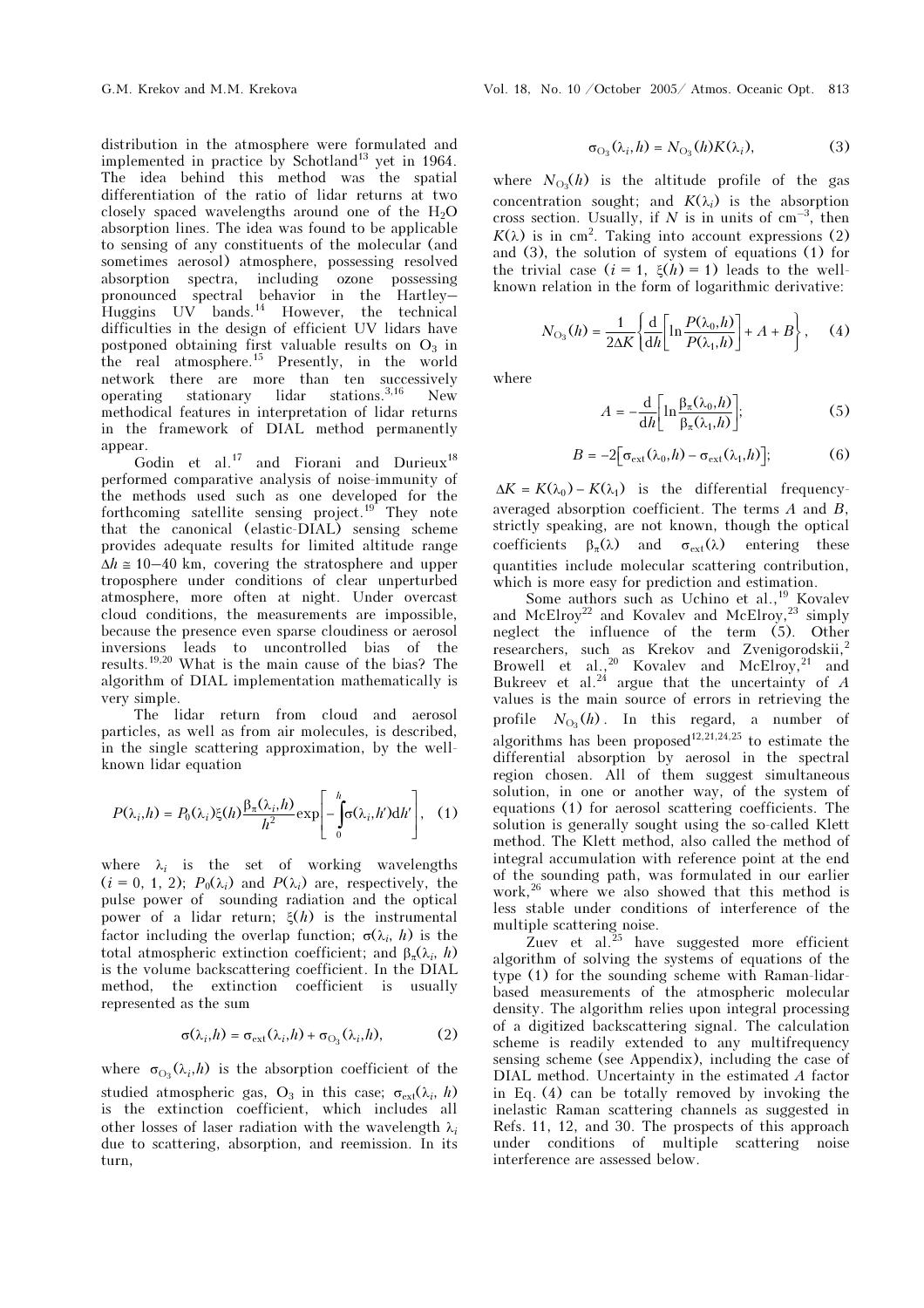# 2. Ideology of numerical experiments on laser sensing of atmospheric ozone

#### 2.1. Accuracy characteristics of DIAL method

The accuracy characteristics of DIAL method as applied to measurements of the ozone vertical profiles in the earth atmosphere have been studied in a number of papers such as Refs. 2–6, 10–12, 17–22, and 30. A detailed review of earlier studies is given in monographs by Kostko et al.<sup>22</sup> and Measures.<sup>31</sup> It was found that the accuracy of the final estimate of the gas concentration is determined by: 1) fluctuations of the fields of signal and sky background at daytime (nighttime); 2) spectral, temporal, and spatial variations of the atmospheric backscatter and transmission; 3) space and time variations of temperature and pressure; 4) interference of nearby absorption bands of foreign gases; and 5) by misalignment between the sounding beam and the receiver's field of view, etc. Nonetheless, the canonic representations such as in Ref. 31 are generally restricted to just points (1) and (2); that is, the relative retrieval error of ozone concentration  $\delta N_{\rm O}_3 / N_{\rm O}_3$  within an arbitrary height interval  $\Delta h_i$ (we take  $j = 1, 2$  for simplicity) in the case of the use of two wavelengths  $(i = 1, 2)$  is determined by

$$
\varepsilon = \frac{\delta N_{\text{O}_3}}{N_{\text{O}_3}} = \frac{1}{2N_{\text{O}_3}\Delta K \Delta h} \times \left[ \sum_{i=1}^2 \sum_{j=1}^2 \left[ \frac{\rho_\lambda (P_{ij} + P_b + P_d)}{n_{ik} P_{ik}^2} + \frac{\delta \beta_{ij}}{\beta_{ij}} \right] + \delta \tau_{\text{ext}} \right], \quad (7)
$$

where we have introduced the simplifying notations:

$$
P_{ij} = P(\lambda_i, h_j); \ \beta_{ij} = \beta_{\pi}(\lambda_i, h_j).
$$

In addition,  $\Delta h = h_2 - h_1$ ;  $P_{\rm b}$ , and  $P_{\rm d}$  are the powers of passive background radiation and inherently instrumental noise, respectively;  $n_{ik}$  is a sample of the number of laser pulses;  $\rho_{\lambda} = h_p c^2 / 2 \lambda \eta \Delta h$ ;  $h_p$  is the Planck's constant;  $c$  is the speed of light;  $\eta$  is the quantum efficiency of a photodetector; and

$$
\tau_{\mathrm{ext}} = \int_{h_{\mathrm{l}}}^{h_{\mathrm{2}}} \sigma_{\mathrm{ext}}(h) \mathrm{d}h'
$$

is the optical depth of differential extinction due to all factors except the absorption by  $O_3$ .

Modern requirements to operation of lidar systems include the necessity of routine operation under complex conditions of optical weather.<sup>38</sup> The state of the atmosphere is characterized by the presence of about 80% of clouds including invisible ones.<sup>11</sup> Under these conditions, as was already noted in recent publications<sup>1,10,11</sup> and in a number of

reports,<sup>6</sup> the set of actually significant factors entering into equation (7) should additionally include the active noise due to multiple scattering. Accordingly, formula (7) assumes the form

$$
\varepsilon^* = \varepsilon + \delta \tau_{\text{ms}}, \tag{8}
$$

where  $\varepsilon^*$  is the corrected estimate; and  $\tau_{\text{ms}}$  is the optical depth due to multiple scattering. The quantity  $\tau_{\text{ms}}$  is a nonlinear function of the total optical depth<sup>32</sup>:

$$
\tau = \tau_{ext} + \int_{0}^{h} K(h') dh'
$$

and optical-geometrical sensing parameters including angular apertures of the receiver and transmitter, distance to the scattering medium, etc. To estimate  $\tau_{\text{ms}}$ , it is necessary to solve complete nonstationary transfer equation; also, we know attempts to calculate  $\tau_{\text{ms}}$  in two-stream approximation.<sup>32</sup>

### 2.2. Principles and model conditions of numerical experiment

The main principles of mathematical simulation in context of the study of influence of multiple scattering noise on the accuracy of  $N_{\text{O}_3}(h)$  retrieval under different optical and geometrical conditions of sounding are as follows. In the equation (4), instead of single scattering signals  $P(\lambda, h)$ , we use the values of total signals

$$
I(\lambda, h) = I_0(\lambda, h) + \Delta I_{\text{ms}}(\lambda, h),
$$

normalized by the condition  $I_0(\lambda, h) = P(\lambda, h)$ ;  $\Delta I_{ms}$  is the multiple scattering contribution; and  $I_0$  is the intensity of singly scattered signal. Accurate estimate of the functionals  $I(\lambda, h)$  under conditions adequately fitting the numerical experiment is obtained by use of the Monte Carlo method. The main features of the algorithm of the method for solution of nonstationary transfer equation that includes inelastic (Raman) scattering effects were discussed in our earlier paper.<sup>33</sup> Here we only note some points associated with choice of the optical and technological conditions specific for DIAL sensing. We restrict ourselves to  $N_{\text{O}_3}(h)$  sensing in the UV spectral region because in the IR absorption bands of  $O<sub>3</sub>$  the influence of within-cloud aerosol is less significant.

 The choice of optimal wavelength pairs in the UV is limited, because of technological capabilities of the existing sources of radiation. Mainly, these are excimer lasers and Nd:YAG laser. The wavelengths used by different lidar research groups are presented in the table; more detailed comparative analysis can be found in Refs. 17, 34, and 35.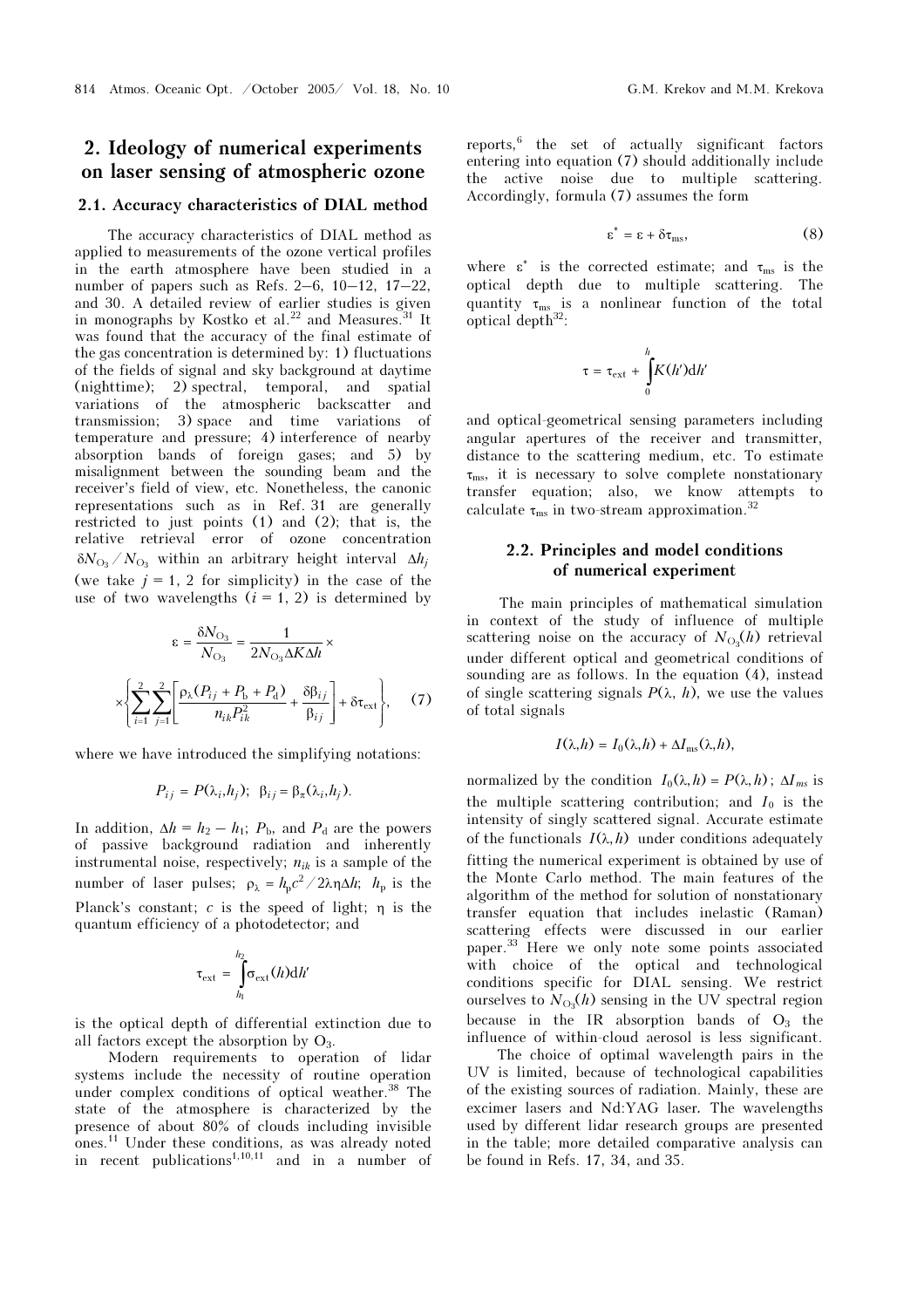| Wavelengths used in DIAL |                   |                                  |                               |
|--------------------------|-------------------|----------------------------------|-------------------------------|
| Laser                    | Wavelength,<br>nm | Lasing method                    | References                    |
| XeCl excimer             | 308               |                                  | Fundamental 3, 11, 12, 17, 24 |
| KrF excimer<br>Nd:YAG    |                   | frequency                        |                               |
|                          | 353               | $H_2$ -filled RC*                |                               |
|                          |                   | $(S_1)$                          |                               |
|                          | 248               | Fundamental                      | 24, 38                        |
|                          | 268               | $D_2$ -filled RC                 |                               |
|                          |                   | $(S_1)$                          |                               |
|                          | 277               | $H_2$ -filled RC                 |                               |
|                          |                   | $(S_1)$                          |                               |
|                          | 292               | $D_2$ -filled RC                 |                               |
|                          |                   | $(S_2)$                          |                               |
|                          | 313               | $H_2$ -filled RC                 |                               |
|                          |                   | $(S_2)$                          |                               |
|                          | $266 - 341$       | $(H_2+D_2)$ -filled<br><b>RC</b> |                               |
|                          | 355               | Fundamental<br>x <sub>3</sub>    | 11, 12, 17, 22,<br>30         |
|                          | 266               | Fundamental<br>$\rm x$ 4         |                               |
|                          | 289               | $D_2$ -filled RC<br>$(S_1)$      |                               |
|                          | 299               | $H_2$ -filled RC<br>$(S_1)$      |                               |
|                          | 316               | $D_2$ -filled RC<br>$(S_2)$      |                               |
| Dye                      | $305 - 315$       | Rhodamine<br>$590 - 610$         | 18, 20, 37                    |
|                          | $283 - 293$       |                                  |                               |
| Ti: Sapphire             | $290 - 300$       | Fundamental<br>х3                | 36                            |

 $\mathbf{E}$  with  $\mathbf{E}$ 

\* H<sub>2</sub>-filled RC  $(S_1)$  is hydrogen- (deuterium-) filled Raman cell, first Stokes scattering component.

Generally,25,34,37,38 for simultaneous sensing of tropospheric and stratospheric aerosol the experimenters use complex lidar systems containing two optical channels: near UV  $(\lambda < 300 \text{ nm})$  channel for the troposphere and far UV ( $\lambda > 300$  nm) channel for the stratosphere.

The solution of transfer equation for time-gated return signal  $I(\lambda_i, h)$  for the set of wavelengths  $\lambda_i$ ,  $i = 1, 2...$ , is sought in the framework of planestratified atmospheric model, that is the optical characteristics of the atmosphere are piecewise constant functions of the height  $h$ . The atmosphere is divided into  $n<sub>b</sub>$  layers with non-uniform step (chosen to be shorter within cloud layers and aerosol inversions). In each layer  $\Delta h_i$  the model values of ozone concentration  $N_{\text{O}_3}(h)$  for midlatitude summer, aerosol and molecular scattering coefficients, and scattering phase functions are specified in tabular form, respectively, using data from Refs. 39, 2, 29, and 40. The  $O_3$  absorption cross sections in the UV at temperature 229 K are those from Ref. 22. The optical parameters of cirrus clouds are taken from Ref. 41 for model of randomly oriented hexagonal columns of a medium size.

The  $I(\lambda_i, h_i)$  quantity is calculated for the initial and boundary conditions corresponding to real

experiments<sup>12,30,34,37</sup>; in particular, divergence angle of the laser beam was set to  $\varphi_s = 0.1$  mrad, while the total field of view (FOV) angle of the receiving telescope varied in the range  $\varphi_d = 0.2{\text{--}}1$  mrad.

# 3. Model  $N_{\text{O}_3}(h)$  estimates under conditions of multiple scattering background and deficient a priori information

Estimate of the vertical ozone profile  $N_{\text{O}_3}(h)$ from single scattering signal at two wavelengths  $\lambda_1$ ,  $\lambda_2$ , chosen from the condition of marked  $O_3$ absorption, immediately follows from the DIAL method (4)

$$
N_{\text{O}_3}(h) = \frac{1}{2\Delta K} \left[ \frac{\text{d}}{\text{d}h} \ln R_{\lambda}(h) + A + B \right],\tag{9}
$$

where

$$
R_{\lambda}(h) = P(\lambda_1, h) / P(\lambda_2, h) . \qquad (10)
$$

As was already noted above, under conditions of real turbid or cloudy atmosphere, the effects of secondorder elastic scattering at working wavelengths will add, to the flux incident on the photodetector, an additional systematic positive quantity  $\Delta I(\lambda_i, h)$ , distorting the true value given by expression (10). As a result, equation (9) will assume the form for the profile  $N_{\text{O}_3}(h)$  biased due to multiple scattering noise:

$$
N_{\text{O}_3}(h) = \frac{1}{2K} \left\{ \frac{\mathrm{d}}{\mathrm{d}h} \ln \left[ R_{\lambda}(\lambda_1, \lambda_2, h) \chi(\lambda_1, \lambda_2, h) \right] + A + B \right\},\tag{11}
$$

where

$$
\chi(\lambda_1, \lambda_2, h) = \frac{I(\lambda_1, h) / I(\lambda_2, h)}{I_0(\lambda_1, h) / I_0(\lambda_2, h)} \tag{12}
$$

To examine the outlined method, we repeated the well-known<sup>21</sup> calculational estimates of the accuracy of  $N_{\text{O}_3}(h)$  retrieval under conditions of extreme inhomogeneity in  $\beta_a(h)$  and  $\sigma_a(h)$  in the planetary boundary layer (PBL). The calculated results for two possible variants of elastic scattering are shown in Fig. 1.

They appear to be in a good agreement with the estimates by Kovalev and McElroy,<sup>21</sup> confirming strong influence of the  $\beta_{\pi}(h)$  gradient on sensing results. As was already noted above, the use of<br>Raman sensing channels<sup>11,12,30</sup> makes it possible to eliminate this error because in this case the quantity  $A = 0$  in formulas (4) and (11). Accordingly,

$$
\Delta K = [K(\lambda_1) - K(\lambda_2)]/2,
$$

where  $\lambda_i$  are the wavelengths of Raman return signals. Figure 2 shows the of numerical results on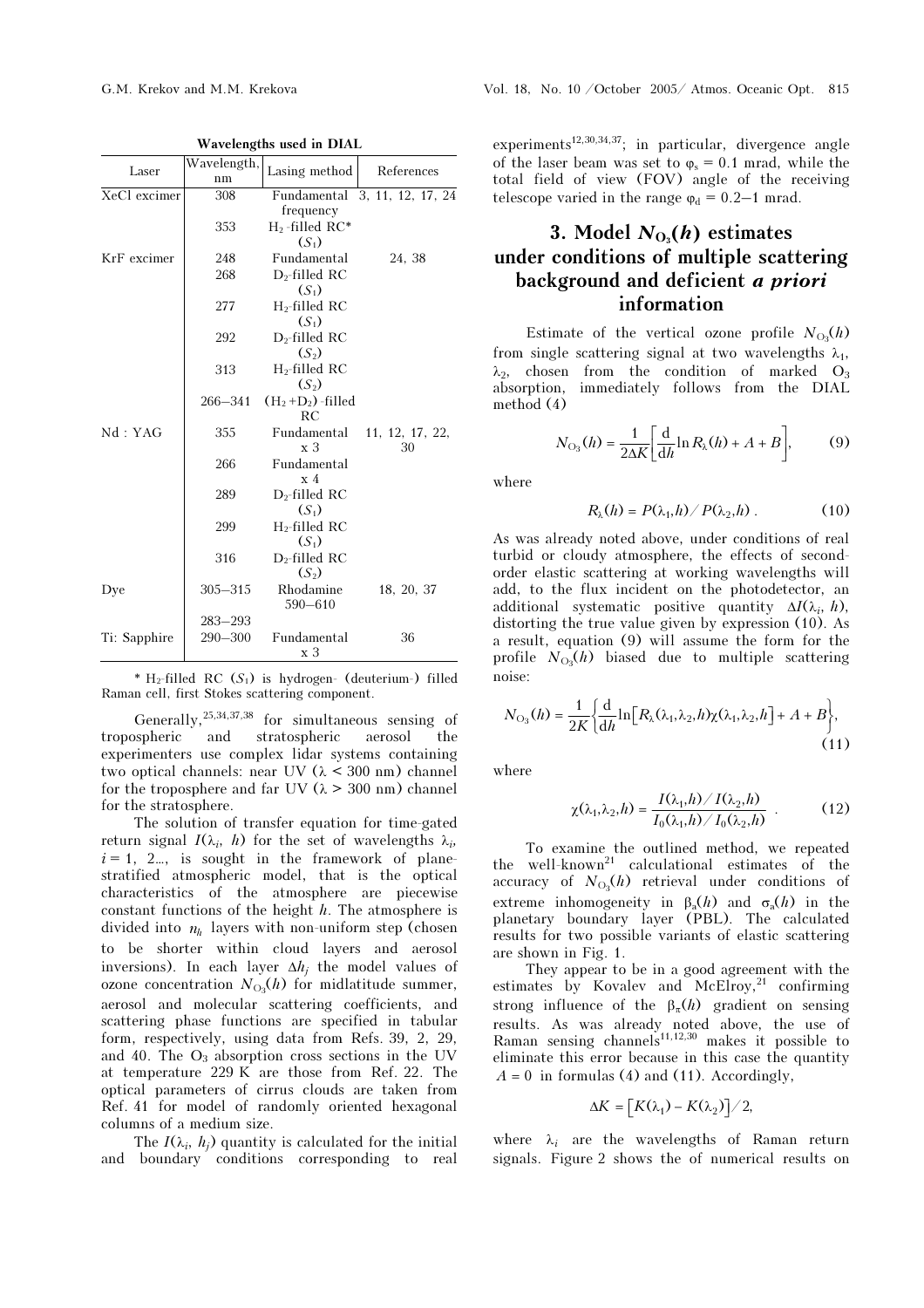$N_{\text{O}_3}(h)$  in the lower troposphere under assumption of Raman differential absorption lidar with the parameters used in Ref. 30, that is, we use  $\lambda_1 = 277.5$ and  $\lambda_2 = 283.6$  nm corresponding to rotationalvibrational Raman transitions of  $O_2$  and  $N_2$  excited with the fourth harmonic of Nd : YAG laser.

Characteristically, the strong aerosol inversion (Fig. 2*a*, models of  $\sigma_a(h)$ ) does not affect the

accuracy of  $N_{\text{O}_3}(h)$  retrieval in this case. However, for large angular apertures, such as  $\varphi_d \approx 1$  mrad, quite noticeable influence of multiple scattering leading to bias of retrieved characteristic can occur.

 The retrieved altitude profile of ozone concentration within the optically active atmosphere  $(h = 0-30 \text{ km})$  taking into account the multiple scattering effect are presented in Figs. 3 and 4.



Fig. 1. Retrieval of the profile of ozone concentration in the presence of inversion layers according to data of DIAL sensing of elastic scattering: (a) profile of aerosol scattering coefficient; (b) data for lidar at  $\lambda_1 = 292$ ,  $\lambda_2 = 319$  nm; (c) results for lidar at  $\lambda_1 = 308$  and  $\lambda_2 = 315$  nm. Calculations were made for receiving angle  $\varphi_d = 0.2$  mrad: model (curve 1) and retrieved (2) profiles.



Fig. 2. Retrieval of the profile  $N_{\text{O}_3}(h)$  by Raman lidar in the presence of inversion layer: (a) model profile  $\sigma_a(h)$ ; (b) results for lidar at  $\lambda_0 = 266$  (curve 1),  $\lambda_1 = 277.5$  (curve 2), and  $\lambda_2 = 283.6$  nm (curve 3). Calculations used the angles  $\varphi_d = 0.2$  and 1 mrad [(2) and (3)].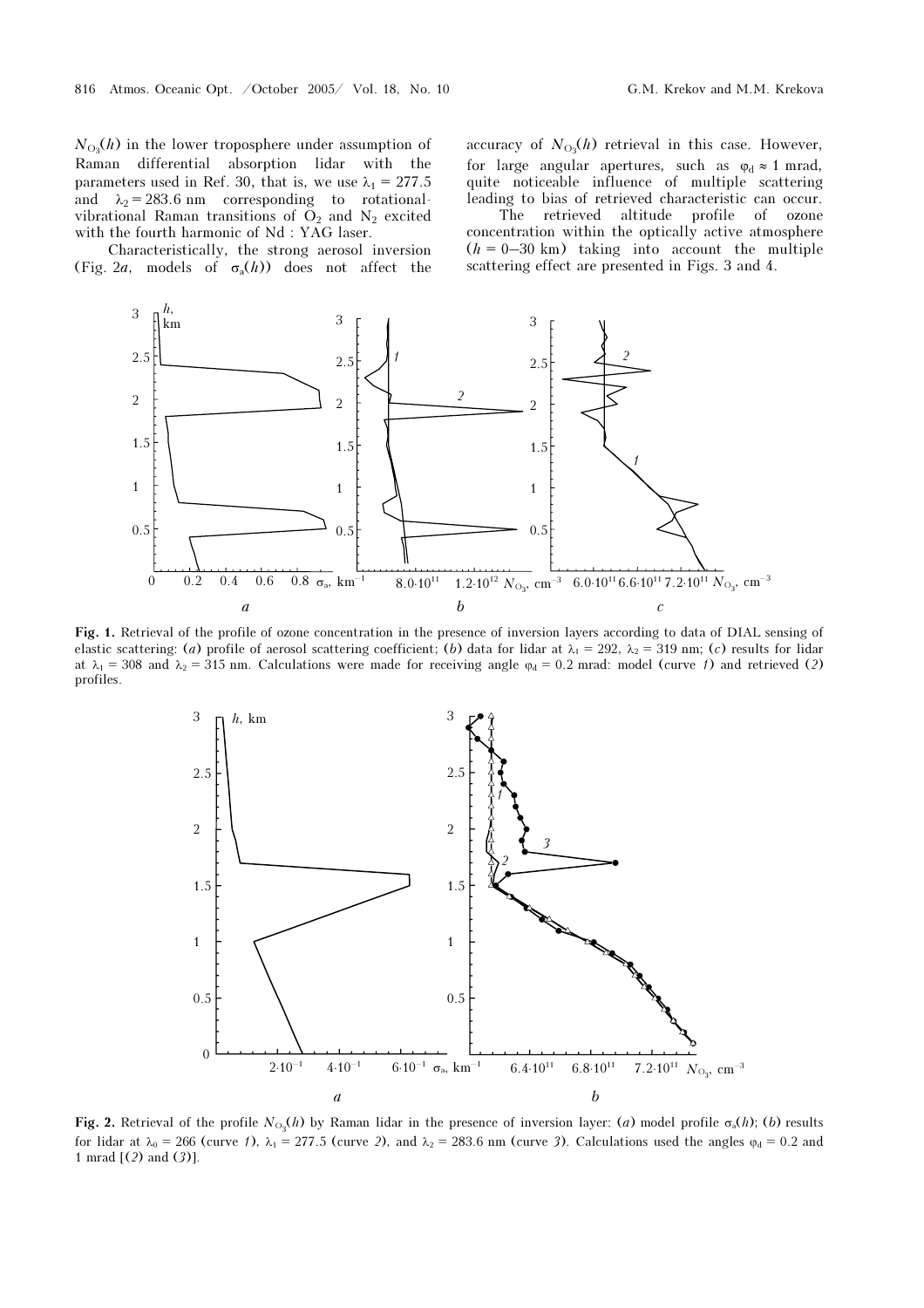

Fig. 3. The  $N_{\text{O}_3}(h)$  retrieval by DIAL of Raman and elastic scattering in the altitude range  $h = 0-30$  km under conditions of clean atmosphere: model profile (curve 1); retrieved profiles according to the data for angles  $\varphi_d = 0.2$  (curve 2) and 1 mrad (curve 3); (a) elastic scattering lidar at  $\lambda_1 = 308$ ,  $\lambda_2 = 315$  nm; (b) lidar at  $\lambda_1 = 292$  and  $\lambda_2 = 319$  nm; (c) and (d) Raman lidar at  $\lambda_0 = 308$ ,  $\lambda_1 = 307$ ,  $\lambda_2 = 332$  nm and  $\lambda_0 = 266.5$ ,  $\lambda_1 = 277$ ,  $\lambda_2 = 283.6$  nm.



Fig. 4. Retrieval of ozone concentration profile from data acquired under cloudy atmospheric conditions at height  $h = 10-$ 12 km,  $\tau_{cl} = 0.1$ : (a) sensing by elastic scattering lidar at  $\lambda_1 = 308$ ,  $\lambda_2 = 315$  nm; (b) as for the above-indicated lidar except with  $\tau_{cl} = 0.2$ ; (c) results for lidar with  $\lambda_1 = 292$ ,  $\lambda_2 = 319$  nm; (d) sensing by RVRR lidar with  $\lambda_0 = 308$ ,  $\lambda_1 = 307$ ,  $\lambda_2 = 332$  nm. Reception angle  $\varphi_d = 0.2$  mrad. Shown are model (curve 1) and retrieved (curve 2) profiles  $N_{\text{O}_3}(h)$ .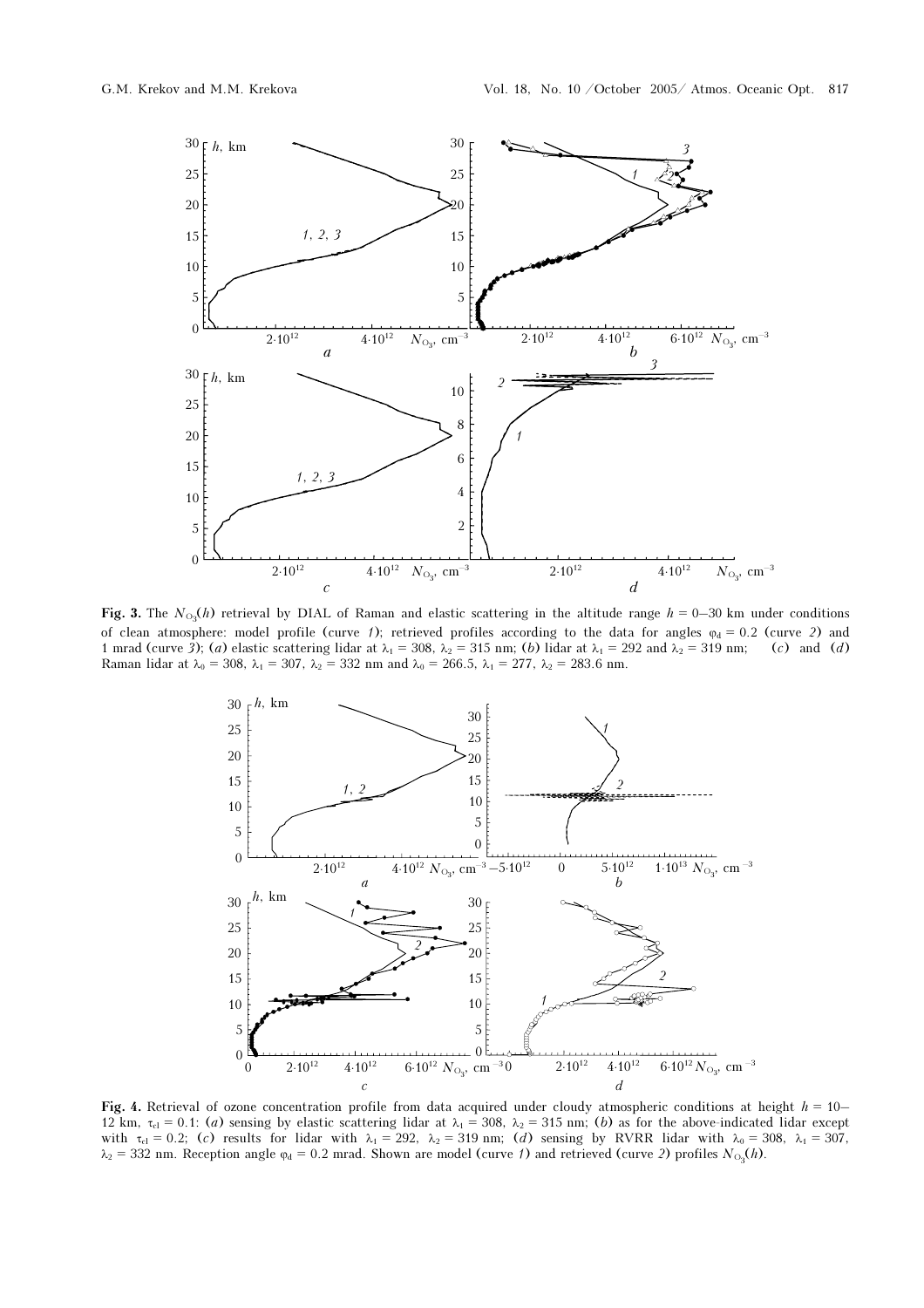Under conditions of clean atmosphere ("background" model $1,2$ ) and the appropriate choice of working wavelengths  $\lambda_i$ , the  $N_{\text{O}_3}(h)$  estimate has minimum bias (Figs. 3*a* and *c*). We note that in Fig. 3c the estimates are obtained for a virtual prototype of rotational-vibrational Raman (RVVR) lidar (in terminology of the authors of Ref. 12). The specific feature of this lidar is that it uses as a reference wavelength  $(\lambda_{on})$  the wavelength  $\lambda_1 = 307$  nm corresponding to purely rotational spectrum of XeCl in the clean atmosphere  $(N_2 + O_2)$ . We use as  $\lambda_{\text{off}}$  the rotational-vibrational spectra of nitrogen ( $\lambda_2$  = 332 nm) or oxygen ( $\lambda_2$  = 323 nm). If  $\lambda_{\text{on}}$  is chosen in the "dark" part of UV spectrum, then because of the relative weakness of the  $I(\lambda, h)$  signal insignificant multiple scattering contributions  $\Delta I_{\text{ms}}(\lambda, h)$  lead to a marked bias of the  $N_{\text{O}_3}(h)$ estimate in the region of ozone layer (Fig. 3b). This conclusion exactly fits the practical recommendations.<sup>24</sup> If both of the wavelengths  $\lambda_{on}$ and  $\lambda_{off}$  lie in the "dark" part of UV (Fig. 3d), then violation of the solution is possible at the tropopause level only due to  $\Delta I_{\text{ms}}(\lambda, h)$ , at  $h = 9-11$  km.

Figure 4 presents calculated results for most urgent situation of sensing under conditions of clean atmosphere in the presence weakly discernible cirrus clouds at altitudes  $h = 10-12$  km. For the elastic backscatter DIAL  $(\lambda_1 = 308, \lambda_2 = 315 \text{ nm})$  the multiple scattering effects lead to insignificant  $\Delta N_{\text{O}_3}(h)$  errors within optically thin cloud layer  $(\tau_{c} = 0.1,$  Fig. 4*a*). Already after insignificant increase of the optical depth up to  $\tau_{c} \approx 0.2$  (Fig. 4b) the retrieval of  $O_3$  concentration within the cloud layer becomes impossible. However, above the cloud the signal ratio  $I(\lambda_1, h)/I(\lambda_2, h)$  returns to unperturbed values and ozone concentration profile can be retrieved with high accuracy (as can be seen from Fig. 4). For another wavelength pair of elastic scatter lidar with  $\lambda_1 = 292$  and  $\lambda_2 = 319$  nm (Fig. 4c) there is no possibility of retrieving ozone concentration profile not only within the cloud layer but also above it.

The latter is because the  $I(\lambda_1, h)$  and  $I(\lambda_2, h)$ signals have different multiple scattering contributions due to stronger ozone absorption at the wavelength  $\lambda_1$ . Due to the weak signal at  $\lambda_1 = 292$  nm it is impossible to reach needed compensation for multiple scattering contribution in the ratio  $I(\lambda_1, h)/I(\lambda_2, h)$ . For this same reason, the results presented in Fig. 3b are unsatisfactory; in addition they indicate that the wavelengths combination is incorrect.

Next, Fig. 4d shows the results of retrieval of  $O_3$  concentration using Raman lidar with the wavelengths  $\lambda_0 = 308$ ,  $\lambda_1 = 307$ , and  $\lambda_2 = 332$  nm. The intensity of Raman backscatter is 3–4 orders of magnitude lower than the elastic scattering signal; in addition, it is further reduced due to cloud screening.<sup>33</sup> This leads to a marked influence of secondary scattering processes in the presence of larger absorption at one of the wavelengths. The numerical experiment in this case yielded unsatisfactory result of  $N_{\text{O}_3}(h)$  retrieval.

Characteristically, the multiple scattering effect within the anomalous aerosol layers is markedly weaker even when they have optical depths comparable with the cloud layers. Such optical depths are possible in scenario of emission of volcanic material into the stratosphere. This is well known<sup>1,11</sup> effect, associated with larger asymmetry of scattering phase function of cloud crystals than aerosol particles.

Figure 5b shows possible  $\Delta N_{\text{O}_3}(h)$  variations in the region of the stratosphere due to multiple scattering of elastic scattering signals at the wavelengths  $\lambda_1 = 308$  and  $\lambda_2 = 353$  nm. The profiles  $\sigma_{\rm s}(h)$  for the stratosphere in post-volcanic time intervals are taken from Ref. 19 and reproduced in Fig.  $5a$ .

We note, in particular, that the  $\Delta N_{\text{O}_3}(h)/N_{\text{O}_3}(h)$  values presented in Ref. 19 are in a good qualitative agreement with our estimates; however their too high level seems to be insufficiently justified. The numerous results of complex  $N_{\text{O}_3}(h)$  measurements, systematized, e.g., in Refs. 17, 18, and 30 do not support such pessimistic estimates either.

On the other hand, this same Reference 19 reasonably notes that the significant source of  $N_{\text{O}_3}(h)$ measurement error may be temperature dependence of the ozone cross section  $K(\lambda) = K(\lambda, T)$  (where T is the temperature), becoming most significant in satellite laser sensing, with its usual coverage of considerable latitudinal and seasonal variation of temperature  $\Delta T$ . Indeed, the known experimental data<sup>42</sup> suggest that for T in the range 205–295 K, the variations  $\Delta K(\lambda, T)/K(\lambda, T)$  are 50–60% at  $\lambda = 310$  nm and reach 200% at  $\lambda = 320$  nm. It is noteworthy that in the cold Huggins bands, the dependence  $K(\lambda, T)$  may be extreme. In our estimates presented in Fig. 5c we assumed the constant bias

$$
\Delta K(\lambda, T) = \pm 0.4 K(\lambda, T),
$$

where, in accordance with Ref. 22,  $T_0 = 229$  K, in finite altitude range  $h = 15-24$  km. The comments are quite obvious. Unfortunately, in most of the above-mentioned references dealing with systematic  $N_{\text{O}_3}(h)$  monitoring, the possible influence of temperature inversions is neglected, as well as the effect of multiple scattering. The method of temperature corrections of ozone cross sections is rather well developed. $^{42,43}$  In particular, for  $\lambda_1 = 308$  nm, i.e., the wavelength of XeCl laser radiation and also the most popular wavelength in the framework of DIAL method, Brion et al.<sup>43</sup><br>propose the complex empirical formula<br> $K_{308}(T) = 1.15 + 288.2 \exp(-2143/T) \left[10^{-19} \text{ cm}^{-2}\right]$ . propose the complex empirical formula

$$
K_{308}(T) = 1.15 + 288.2 \exp(-2143/T) \left[10^{-19} \text{ cm}^{-2}\right].
$$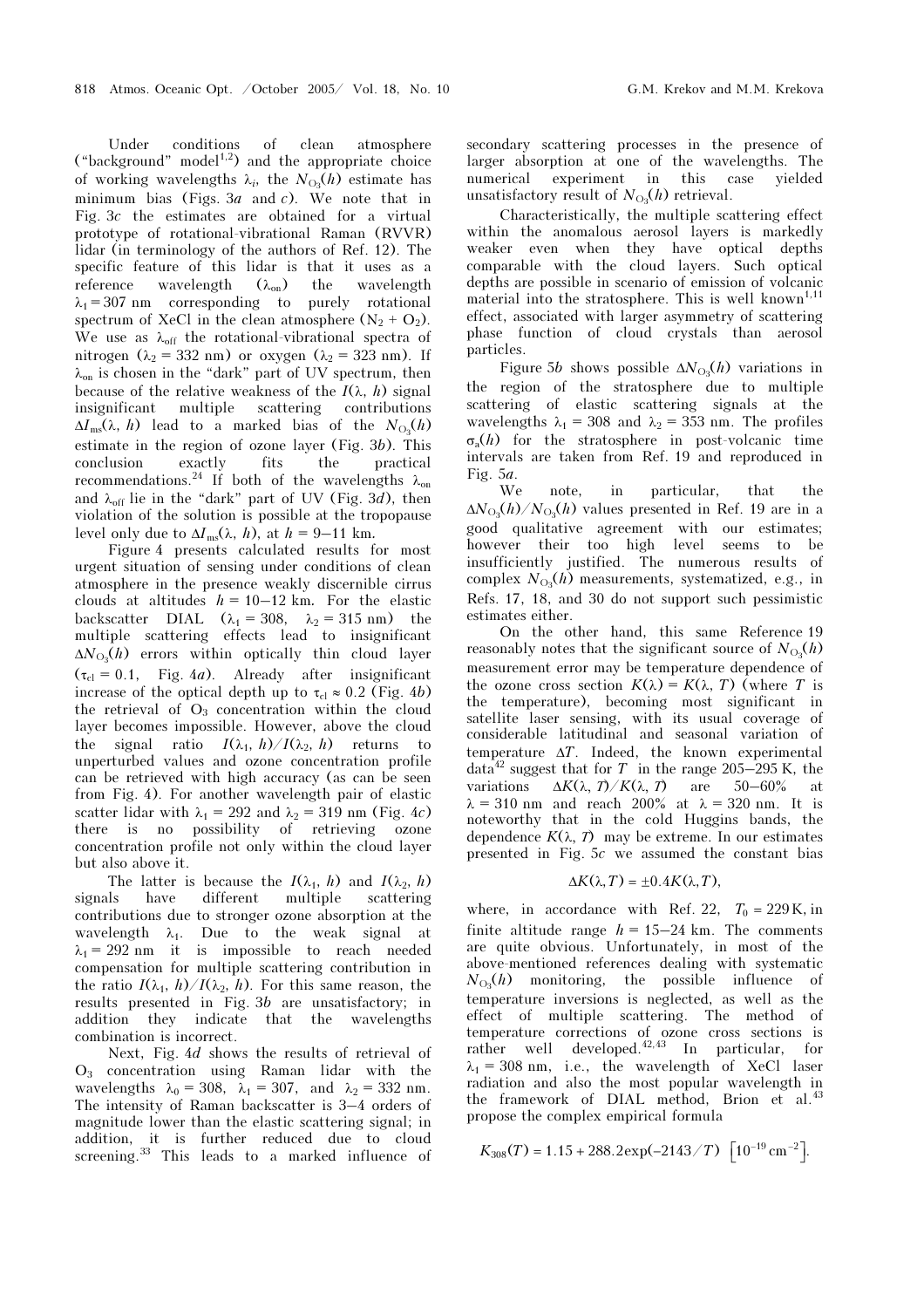

Fig. 5. The  $N_{\text{O}_3}(h)$  retrieval in the elastic scattering lidar sensing at  $\lambda_1 = 308$ ,  $\lambda_2 = 353$  nm in the presence of aerosol or temperature inversions in the stratospheric height interval: (a) model profiles of the coefficients of molecular scattering  $\sigma_R(h)$ (curve 1); aerosol extinction  $\sigma_a(h)$  (curves 2 and 3); and ozone absorption  $\sigma_{O_3}$  (curve 4); (b) model profile  $N_{O_3}(h)$  (curve 1); and the profiles retrieved for the corresponding profiles  $\sigma_a(h)$  (curves 2 and 3); and (c) modeled and retrieved profiles of ozone concentration (curves 1, 2, and 3) for increased (curve 2) and decreased (curve 3) temperatures.

However, this obviously calls for simultaneous sensing of the vertical temperature profile  $T(h)$ , the problem also successfully solved at a number of lidar stations<sup>16,17</sup> through involvement of additional Raman scattering channels.

## Conclusion

We have presented the results of numerical experiments aimed at evaluating the well known differential absorption lidar methods under conditions of active interference from multiple scattering noise. All the known DIAL methods are based on the use of single scattering signals. The idea of the numerical experiment was to substitute the "real signals" in the well known inversion formulas. It was found that the multiple scattering effects in sensing of atmospheric ozone in the UV wavelength range in the presence of broken clouds or inversions of aerosol loading become comparable with other error sources. Sizable reduction of multiple scattering noise can be reached through optimal choice of sensing wavelengths. Based on our estimates, this is the pair of wavelengths of elastic scattering, namely  $\lambda_1 = 308$  and  $\lambda_2 = 315$  nm. The inelastic (Raman) DIAL sensing technique, developed in a number of recent publications,  $11,12$ appears to be less stable to multiple scattering background, especially in the region of the stratosphere. At the same time, we arrive at the conclusion that the additional Raman channel can be useful for separation of aerosol and molecular scattering components and for synchronous estimate of vertical temperature profile. The neglect of

temperature dependence of the absorption cross section may lead to uncontrolled bias of the results and may be the reason for time trends in vertical stratification of stratospheric ozone.

### Appendix

### Iteration method of separation of optical variables

We will consider the case of two-frequency sensing, with  $i = 1, 2$ . Main equation (1) will be

written in the following discrete form:  
\n
$$
S(\lambda_i, h_j) = \beta_\pi(\lambda_i, h_j) T^2(\lambda_i, h_{j-1}) T^2(\lambda_i, \Delta h_j), j = 0, 1, 2, 3, \cdots,
$$
\n(A1)

where

$$
S(\lambda_i, h_j) = \frac{P(\lambda_i, h_j)h_j^2}{P_0(\lambda_i)\xi(h_j)}, \quad \Delta h_j = h_j - h_{j-1};
$$

$$
T^2(\lambda_i, h_j) = \exp\left\{-2\int_{h_0}^{h_j} \sigma(h')dh'\right\},
$$

$$
T^2(\lambda_i, \Delta h_j) = \exp\left\{-\Delta h_j \left[\sigma(h_{j-1}) + \sigma(h_j)\right]\right\}.
$$

In an identical way, equation (A1) becomes

$$
S(\lambda_i, h_j) = S(\lambda_i, h_{j-1}) \frac{\beta_{\pi}(\lambda_i, h_j)}{\beta_{\pi}(\lambda_i, h_{j-1})} T^2(\lambda_i, \Delta h_j). \quad (A2)
$$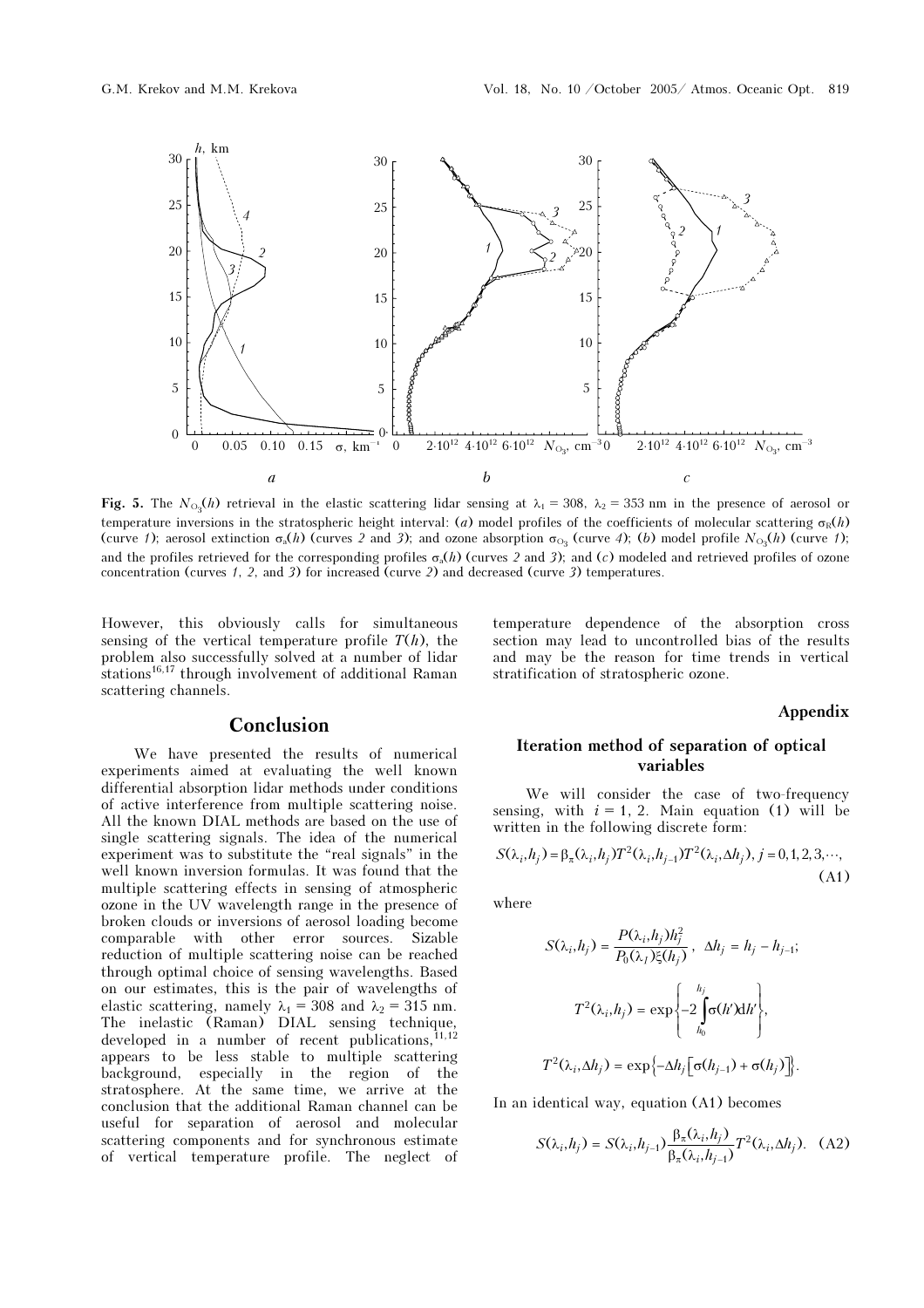This discrete formulation of lidar equation does not This discrete formulation of lidar equation does not contain transmission functions  $T^2(\lambda_i, h_{j-1})$  in explicit form, thus allowing one to work with signals in arbitrary (comparable at a single wavelength) units. Next, we naturally use the following representations

$$
\beta_{\pi}(\lambda_i, h) = \beta_{\text{a}}(\lambda_i, h) + \beta_{\text{m}}(\lambda_i, h); \tag{A3}
$$

$$
\sigma(\lambda_i, h) = \sigma_a(\lambda_i, h) + \sigma_m(\lambda_i, h), \tag{A4}
$$

where subscripts "a" and "m" denote, respectively, the aerosol and molecular components. Finally, we assume that<br>  $\beta_a(\lambda_i, h) = q_j \beta_a(\lambda_i, h_{j-1}).$  (A5) assume that

$$
\beta_{a}(\lambda_{i}, h) = q_{i}\beta_{a}(\lambda_{i}, h_{i-1}).
$$
 (A5)

Formula (A5) implicitly suggests that  $q_i(\lambda_1)$  =  $=q_i(\lambda_2) q_i(\lambda_1) = q_i(\lambda_2)$ , i.e., it is assumed that refractive indices of aerosol particles  $m(\lambda_1) \approx m(\lambda_2)$ and the relative particle size spectra  $f(\rho, \lambda_1) \approx$  $\approx f(\rho, \lambda_2)$ , where  $\rho = 2\pi r / \lambda$  (*r* is particle radius). Such an approach as a means of reduction of the amount of unknowns in (A2) is not quite correct for usual scheme of multifrequency sensing of the aerosol atmosphere.<sup>27,28</sup> However, for DIAL measurements, usually taken at very close wavelengths, assumption (A5) is quite justified and allows one to solve system (A2) straightforwardly. Indeed, taking into account Eqs.  $(A3) - (A5)$ , system  $(A2)$  modifies to

$$
\begin{cases}\n q_j \beta_a(\lambda_1, h_{j-1}) + \beta_m(\lambda_1, h_j) = F_{1,j}, \\
 q_j \beta_a(\lambda_2, h_{j-1}) + a(\lambda_1 \lambda_2) \beta_m(\lambda_1, h_j) = F_{2,j},\n\end{cases}
$$
\n(A6)

where

$$
a(\lambda_1, \lambda_2) = (\lambda_1 / \lambda_2)^4;
$$
  

$$
F_{i,j} = \frac{S(\lambda_i, h_j)\beta_\pi(\lambda_i, h_{j-1})}{S(\lambda_i, h_{j-1})T^2(\lambda_i, \Delta h_j)}
$$
(A7)

are measured functionals at the wavelengths  $\lambda_i$ ,  $i = 1, 2$ . With optical characteristics  $\beta_\pi(\lambda_i, h_0)$ assumed known at the initial point  $h_0$  (the algorithm allows the reverse recursion in any direction), for the remaining unknowns  $β<sub>m</sub>(λ<sub>i</sub>,h<sub>j</sub>)$  and  $q<sub>j</sub>$  it trivially follows that

$$
q_{j} = \frac{a(\lambda_{1}, \lambda_{2})F_{1,j} - F_{2,j}}{a(\lambda_{1}, \lambda_{2})\beta_{a}(\lambda_{1}, h_{j-1}) - \beta_{a}(\lambda_{2}, h_{j-1})};
$$
 (A8)  

$$
\beta_{m}(\lambda_{1}, h_{j}) = F_{1,j} - q_{j}\beta_{a}(\lambda_{1}, h_{j-1}).
$$
 (A9)

$$
\beta_{m}(\lambda_{1}, h_{j}) = F_{1,j} - q_{j}\beta_{a}(\lambda_{1}, h_{j-1}).
$$
 (A9)

For small height bins  $\Delta h_i$  it is additionally assumed<sup>27,28</sup> in Eq. (A7) that  $T(\Delta h_i) \approx 1$ . However, in the UV wavelength range, where  $T(h)$  are substantial, this may lead to accumulation of error. It is preferable to conserve  $T(\Delta h_i)$  in Eq. (A7) and estimate them using any appropriate model such as suggested by Elterman.<sup>29</sup> We note that the accuracy and applicability limits of the method can be improved by use of additional information on vertical profile of aerosol scattering phase function  $g_a(\lambda,h)$ . Moreover, as was shown earlier,<sup>28</sup> it is not required to be specified too accurately. In this case, there appears a possibility of solving system (A6) in the complete form:

$$
\begin{cases}\n q_j \beta_a(\lambda_1, h_{j-1}) + \beta_m(\lambda_1, h_j) = \\
= F'_{1,j} \exp \left\{ \Delta h_j \left[ \frac{\beta_m(\lambda_1, h_j)}{g_m} + \frac{q_j \beta_a(\lambda_1, h_{j-1})}{g_a(\lambda_1, h_j)} \right] \right\} \\
q_j \beta_a(\lambda_2, h_{j-1}) + a(\lambda_1, \lambda_2) \beta_m(\lambda_1, h_j) = \\
= F'_{2,j} \exp \left\{ \Delta h \left[ \frac{a(\lambda_1, \lambda_2) \beta_m(\lambda_1, h_j)}{g_m} + \frac{q_j \beta_a(\lambda_2, h_{j-1})}{g_a(\lambda_2, h_j)} \right] \right\}\n\end{cases} \tag{A10}
$$

where

$$
F'_{i,j} = \frac{S(\lambda_i, h_j) \beta_{\pi}(\lambda_i, h_{j-1})}{S(\lambda_i, h_{j-1})} \exp \left\{ \Delta h \left[ \frac{\beta_{\rm m}(\lambda_i, h_{j-1})}{g_{\rm m}} \right] \right\};
$$

 $g_m = 3/8\pi$  is the molecular scattering phase function,  $g_a = 0.03$ , in the region of the stratosphere.<sup>2</sup>

Solution of Eq. (A10) for  $q_i$  and  $\beta_m(\lambda_i, h_i)$  can be constructed with the help of iteration algorithm developed in Refs. 25 and 28.

#### References

1. G.M. Krekov, and M.M. Krekova, Atmos. Oceanic Opt. 18, Nos. 5–6, 422–431 (2005).

2. G.M. Krekov and S.G. Zvenigorodsky, Optical Model of the Middle Atmosphere (Nauka, Novosibirsk, 1990), 280 pp.

3. V.V. Zuev, A.V. Elnikov, and V.D. Burlakov, Laser Sensing of the Middle Atmosphere (Rasko, Tomsk, 2002), 352 pp.

4. M. Natajan, J. Geophys. Res. D 91, No. 1, 1153–1166 (1986).

5. D.W. Rush and R.S. Ekman, J. Geophys. Res. 90, 12991–12998 (1985).

6. 2nd International Laser Radar Conf. (ILRC 2004), Proc. Matera (Italy, 2004), 575 pp.

7. J. Leleveld and P.J. Crutzen, Nature (Gr. Brit.) 343, 227–233 (1990).

8. J.E. Jonson and I.S. Isaksen, J. Atmos. Chem. 16, 99– 122 (1993).

9. J. Reichardt, A. Ansmann, M. Serwasi, C. Weitkamp, and W. Michaelis, J. Geophys. Res. 23, 1929–1932 (1996). 10.S.R. Pal and L.R. Bissonette, Appl. Opt. 37, No. 27, 6500–6511 (1996).

11. J. Reichardt, Appl. Opt. 39, No. 33, 6058–6071 (2000). 12. J. Reichardt, S.E. Bisson, S. Reichardt, C. Weitkamp, and B. Neidhart, Appl. Opt. 39, No. 33, 6072–6079 (2000).